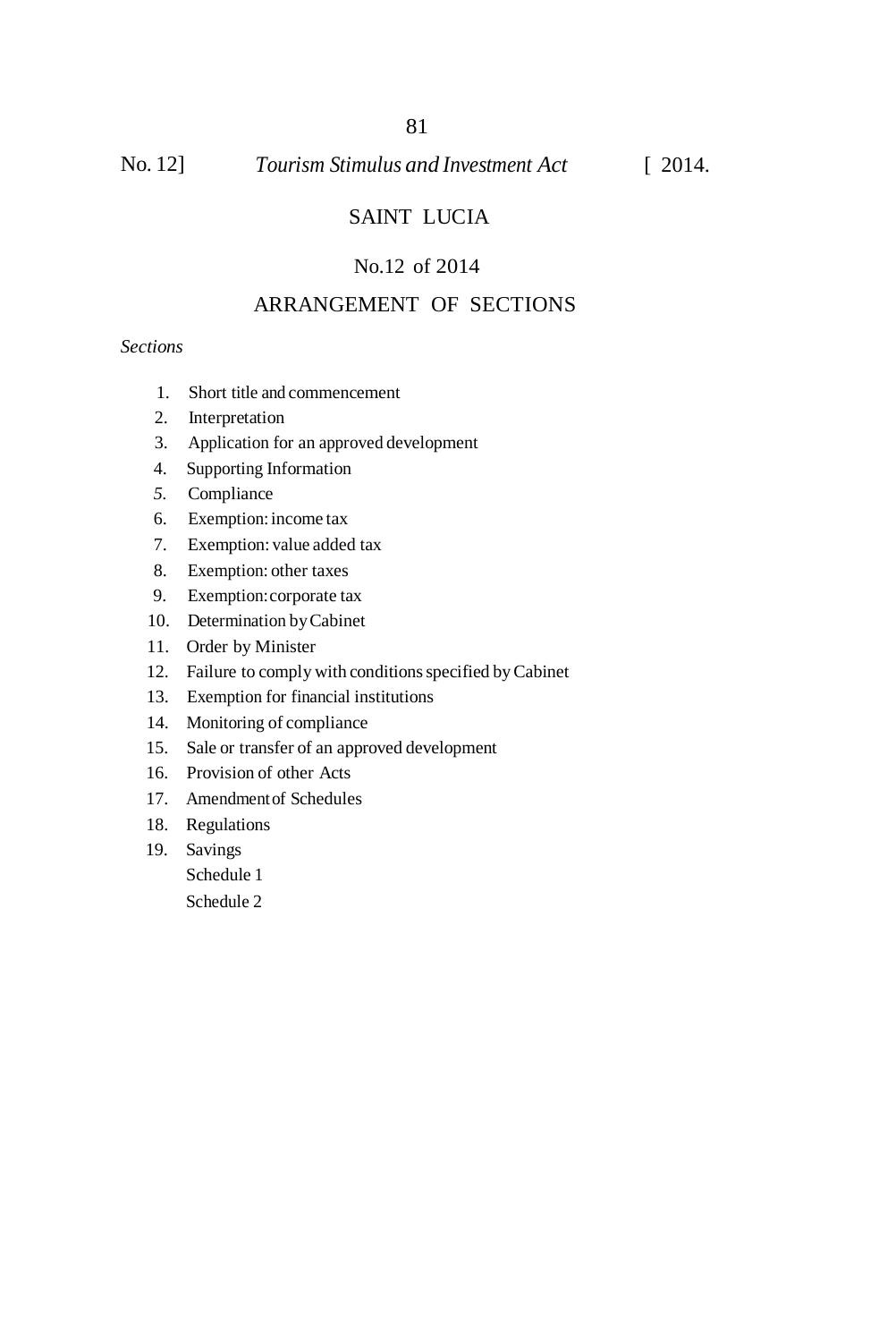I ASSENT

·

[L.S.] PEARLETTE LOUISY, *Governor-General.*

*May 13, 2014.*

# SAINT LUCIA

#### No.12 of 2014

AN ACT to facilitate the further development of the tourism sector and to provide for special incentives, tax relief and exemptions for proposed, new and existing tourism projects and for related matters.

[ ON ORDER ]

BE IT ENACTED by the Queen's Most Excellent Majesty, by and with the advice and consent of the House of Assembly and the Senate of Saint Lucia, and by the authority of the same, as follows:  $\cdot$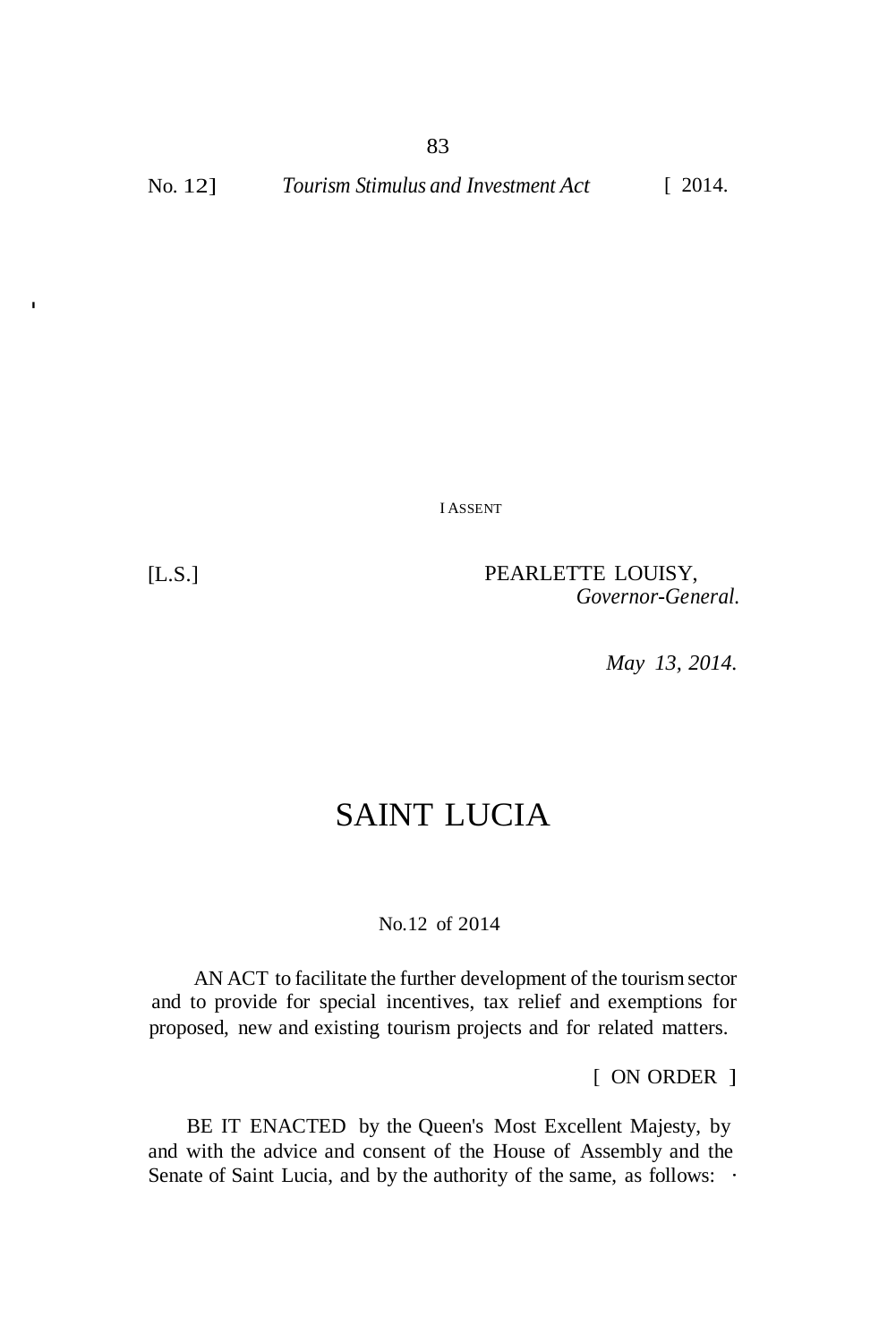Short title and commencement

**1.**-(1) This Act may be cited as the Tourism Stimulus and Investment Act, 2014.

(2)This Act shall come into force on a date to be fixed by the Minister by Order published in the Gazette.

Interpretation

## **2.** In this Act-

"**approved development**" means a tourism project which is granted tax reliefs and exemptions under this Act;

"**CARICOM**" means the Caribbean Community established pursuant to the Treaty of Chaguaramus establishing the Caribbean Community including the CARlCOM Single Market and Economy that was signed in the Bahamas on the 5th July, 2001;

"**recreational facilities**" includes pools, gymnasiums, gardens, shops, bars, restaurants and any other facilities used for recreational activities within a tourism project which are available for use by guests;

"**condominium**" means either a building, complex or several buildings which includes individually owned flats, units or houses, with supporting recreational facilities which is available for purchase, rent or lease;

"**development period**" means a period of not more than 25 years approved by Cabinet under section 11;

"**hotel**" means a building or group of buildings used to provide services and accommodation to guests for reward containing not less than 6 bedrooms, and may also contain- ..

- (a) one or more kitchens in which meals may be prepared by employees of the hotel owner or hotel operator for the guests; and
- (b) one or more dining rooms shared in common by all the guests in which meals may be served by employees of the hotel owner or o rator to such guests;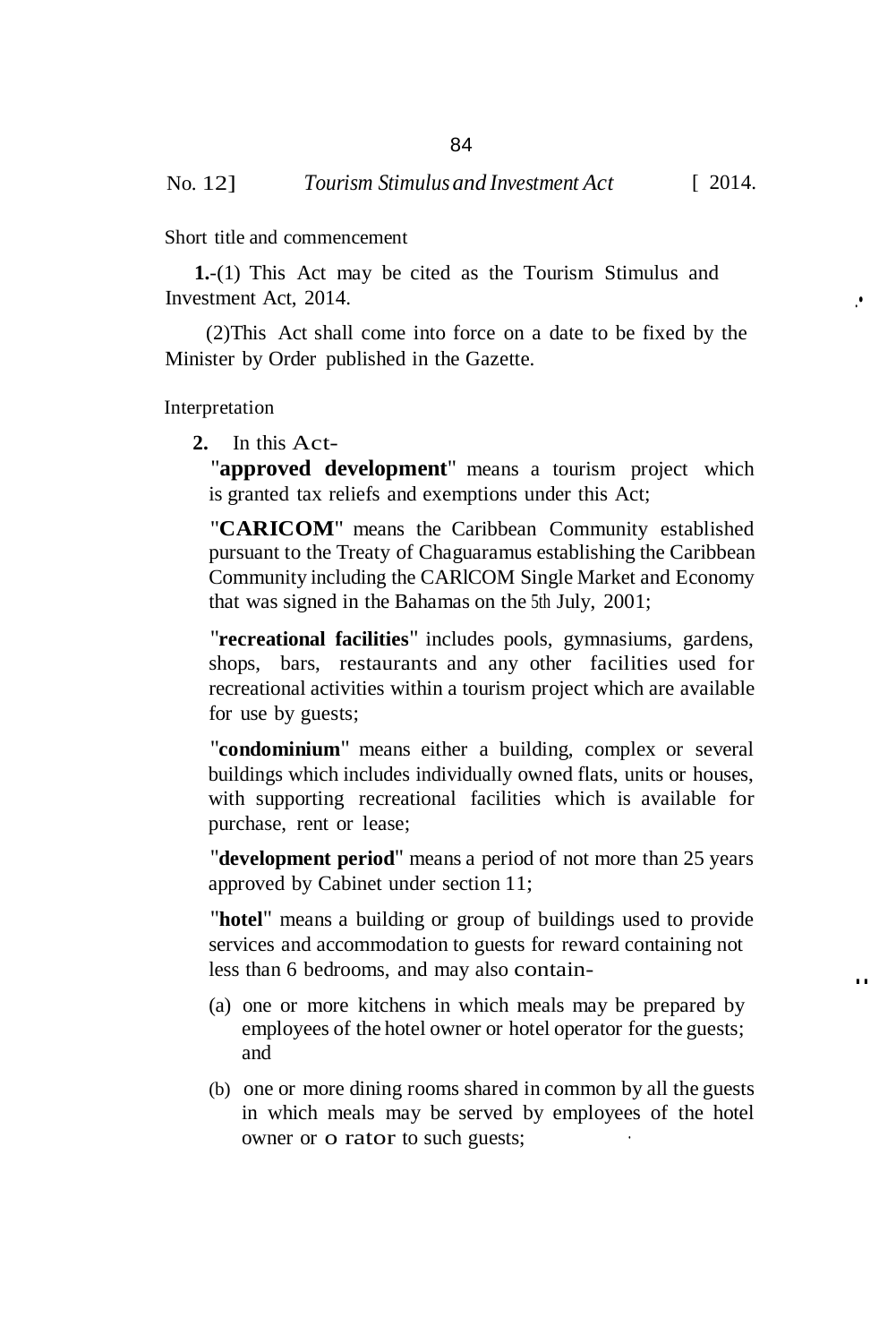85

"**investor**" means a person other than a commercial bank, who by means of a loan or otherwise, provides funding for the construction, refurbishment or extension of an approved development;

"**Minister**" means the Minister responsible for tourism;

"**person**" includes a body corporate or unincorporated body; "**tourism project**" includes -

- (a) a proposed hotel, villa resort, condominium or luxury residential complex;
- (b) the construction of a new hotel, villa resort, condominium or luxury residential complex;
- (c) reconstruction or renovation of an existing hotel, villa resort, condominium or luxury residential complex; or
- (d) an existing hotel, villa resort, condominium or luxury residential complex.

"**luxury residential complex**" means a development of more than 6 luxury homes guided by an overall master plan and which offers a range of recreational facilities within the development;

"**villa resort**" means a development which includes more than 6 dwelling units with supporting recreational facilities available for purchase, rent or lease;

Application for an Approved Development

**3**.-(1) A person who wishes to own or operate a tourism project as an approved development shall apply to. the Minister in writing.

- (2) An application under subsection (1) shall- t'
	- (a) be in the prescribed form specified in Schedule 2;
	- (c) specify the tax reliefs or exemptions required;
	- (d) be accompanied by the information required under section 4;
	- (e) be submitted to the Minister.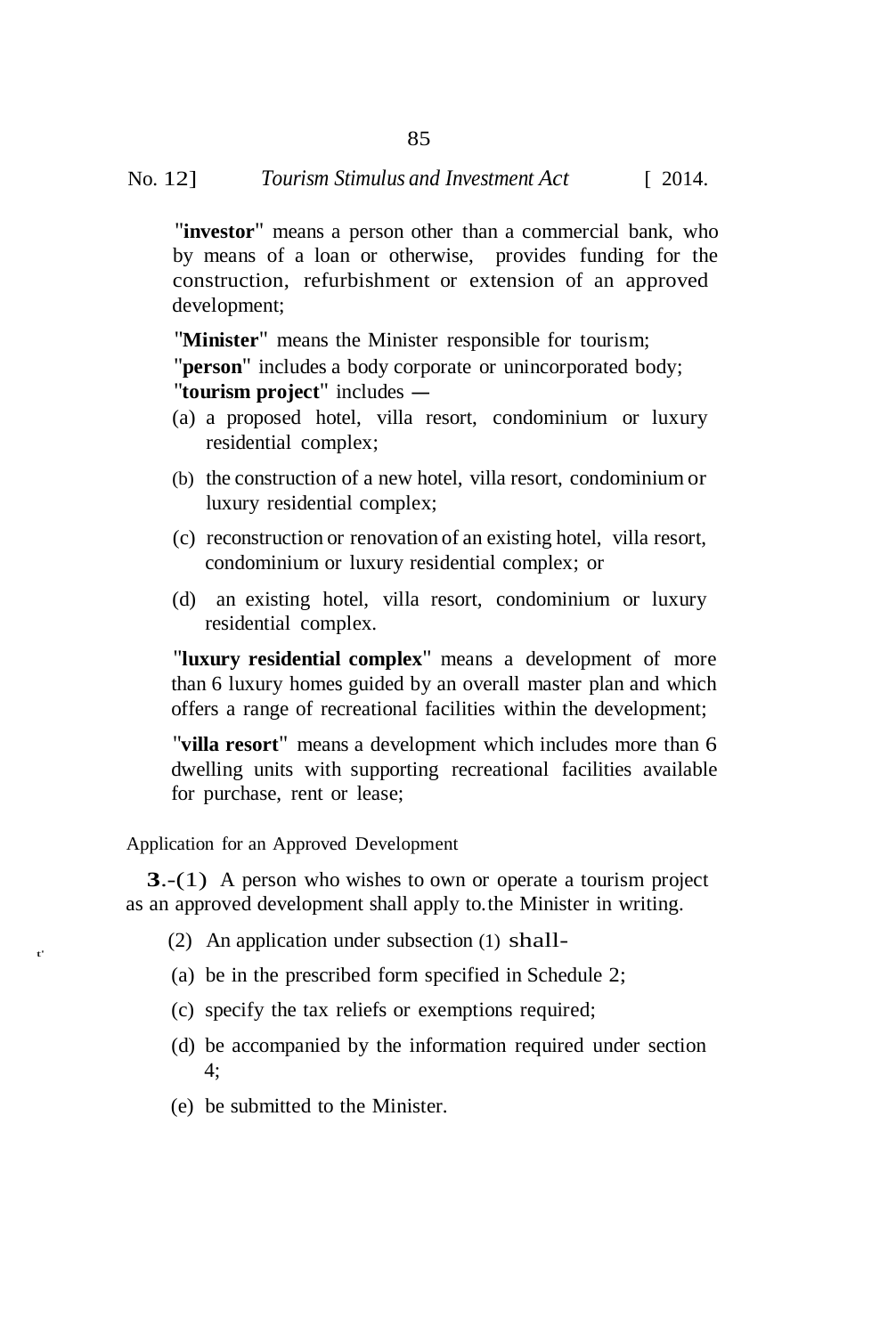(3) An application for an approved development shall be made prior to 31<sup>51</sup> March, 2020.

#### **Supporting Infonnation**

**4**.-(1) An application under section 3 shall be accompanied by the following supporting information-

- (a) evidence of ownership of the tourism project;
- (b) evidence of ownership of the land or valid leasehold to be used for the tourism project;
- (c) where the application refers to a rental or leasehold property, proof that the period of the rent or leasehold is for a minimum of 50 years;
- (d) evidence of planning approval or conditional planning approval, as required, for the tourism project, under the Physical Planning and Development Act, Cap 5.12;
- (e) estimated cost of the tourism project and evidence of the financial arrangements and the source of the funds to be used; and
- $(f)$  · a project feasibility study forecasting the economic benefits to Saint Lucia.

(2) The Minister may request in writing from the applicant any further information reasonably required to enable a proper consideration of the application, within 14 days of receipt of the application and supporting information under sections 3 and 4.

(3)Where the Minister makes a request for further information under subsection (2), the applicant shall submit the relevant information in writing within 21 days of the request being made or within a further period of time granted and specified in writing by the Minister.

## **Compliance**

**5**. An approved development shall comply with the laws in force in respect of land development.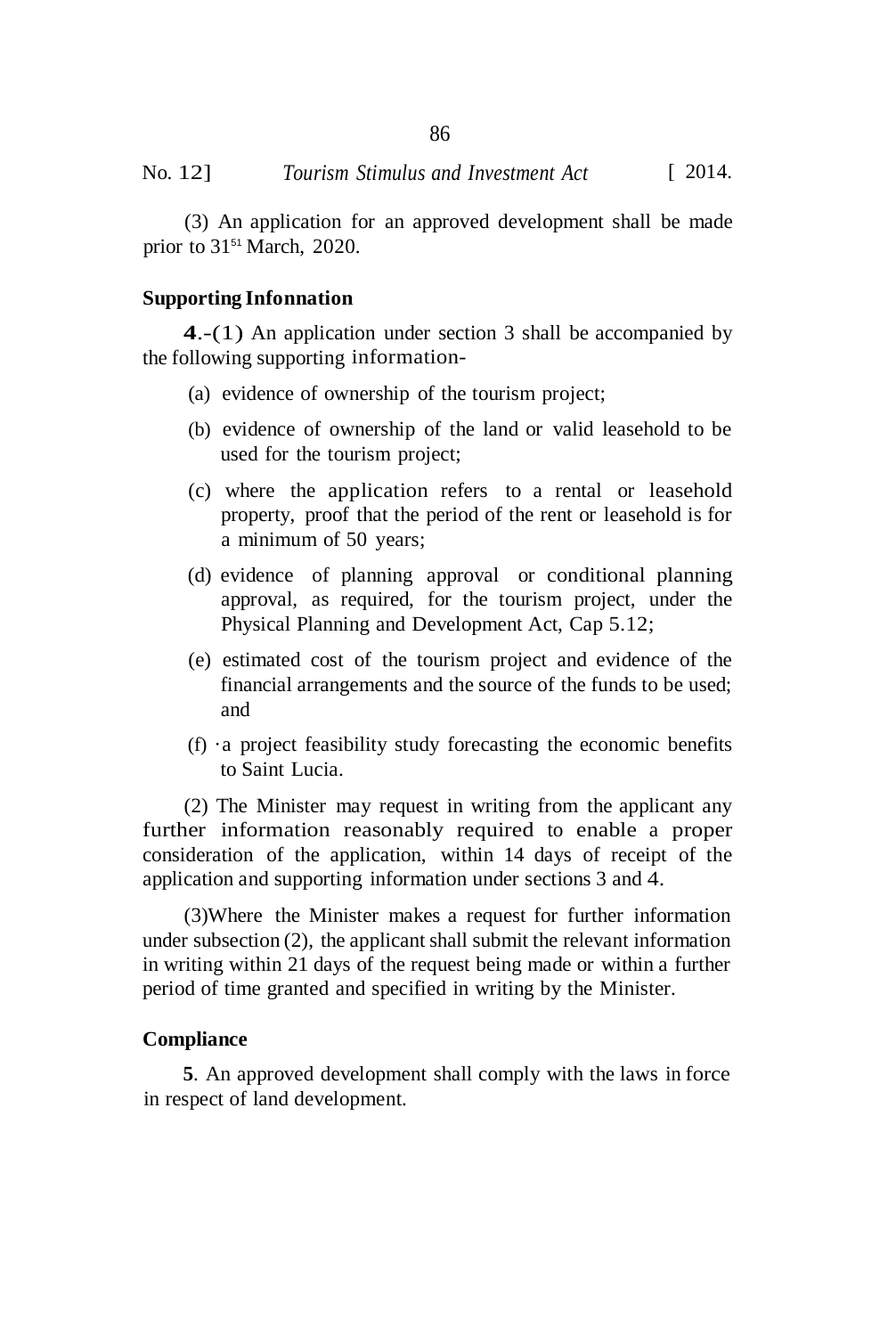#### **Exemption: income tax**

**6.** Where an investor makes a loan of any sum of money raised for the purpose of financing an approved development during the development period, the amount of interest received by the investor in respect of that loan shall be exempt from income tax.

#### **Exemption: value added tax**

**7.** Notwithstanding the provisions of the Value Added Tax Act, No.7 of 2012, an approved development shall, during the development period, be exempt from the payment of value added tax on building material, furniture, equipment and locally produced art and craft.

#### **Exemption: other taxes**

**8**. An approved development shall, during the development period, be exempt from the payment of the taxes and duties specified in paragraphs 1, 2 and 3 of Schedule 1.

#### **Exemption: corporate tax**

**9**. Notwithstanding the Income Tax Act, Cap. 15.02, an approved development shall not pay corporation tax for the duration of the development period.

#### **Determination by Cabinet**

**10**. - (1) Upon receipt of an application, supporting information and any further information as specified under sections 3 and 4, the Minister shall submit the application to Cabinet for its consideration.

(2) Where Cabinet has approved a tourism project as an approved development -

- (a) Cabinet may grant any or all of the tax reliefs and exemptions specified in the Act for the period specified;
- (b) the decision of Cabinet shall specify
	- (i) the tax reliefs, exemptions and the termination dates granted;
	- (ii) the time frame for completion of the tourism project;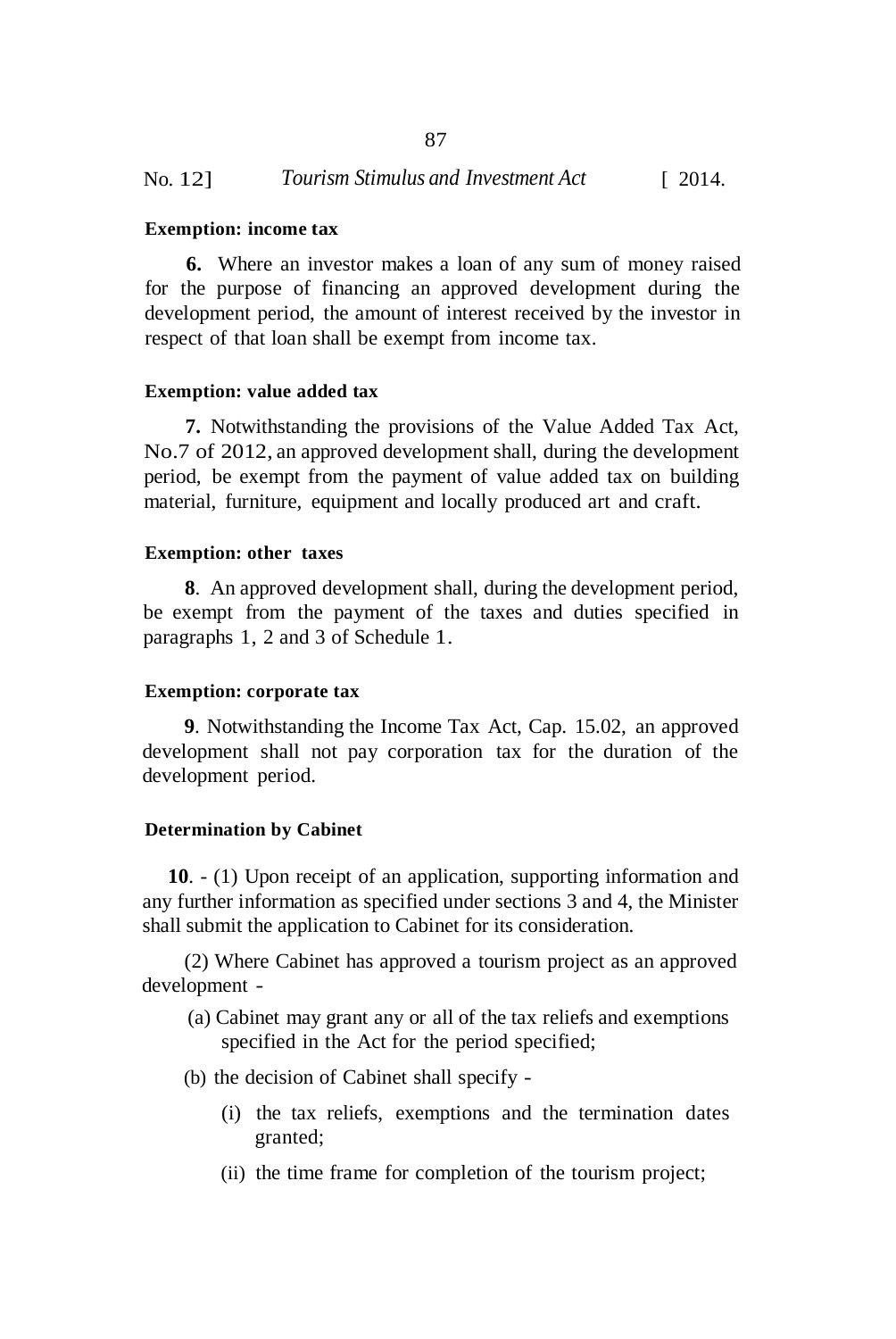No. 12] *Tourism Stimulus and Investment Act* [ 2014.

- (iii) a condition that the approved development must be used as such; and
- (iv) any other conditions as it deems necessary.

(3)The Minister shall inform the applicant in writing of the decision of Cabinet which shall take effect as of the date of Cabinet's decision.

#### **Order by Minister**

**11.** Where Cabinet grants approval of an application under section 3, the Minister shall, by Order published in the Gazette-

- (a) declare the tourism project to be an approved development pursuant to this Act;
- (b) specify–
	- (i) the tax reliefs and exemptions granted;
	- (ii) the termination date of each tax relief and exemption; and
	- (iv) any other conditions specified by Cabinet under section 10.

#### **Failure to comply with conditions specified by Cabinet**

**12.** — (1) Where a person fails to comply with the conditions specified by Cabinet under section 10, Cabinet may revoke or suspend in whole or in part the approval granted under section 11.

(2) All tax reliefs and exemptions specified in the first mentioned Order shall be suspended or terminated, as the case may be, with effect from the date specified in the Order under subsection  $(1)$ .

(3) The person shall be liable to pay to the Government of Saint Lucia the amount of any tax relief or exemption realized after the date of the publication of the Order made under this section.

#### Exemption for financial institutions

**13.-(1)** Where the funds to be used for an approved development are wholly or in part sourced from a financial institution in Saint Lucia or in another CARlCOM country, a percentage of the quantum of the investment of the financial institution in the approved development shall,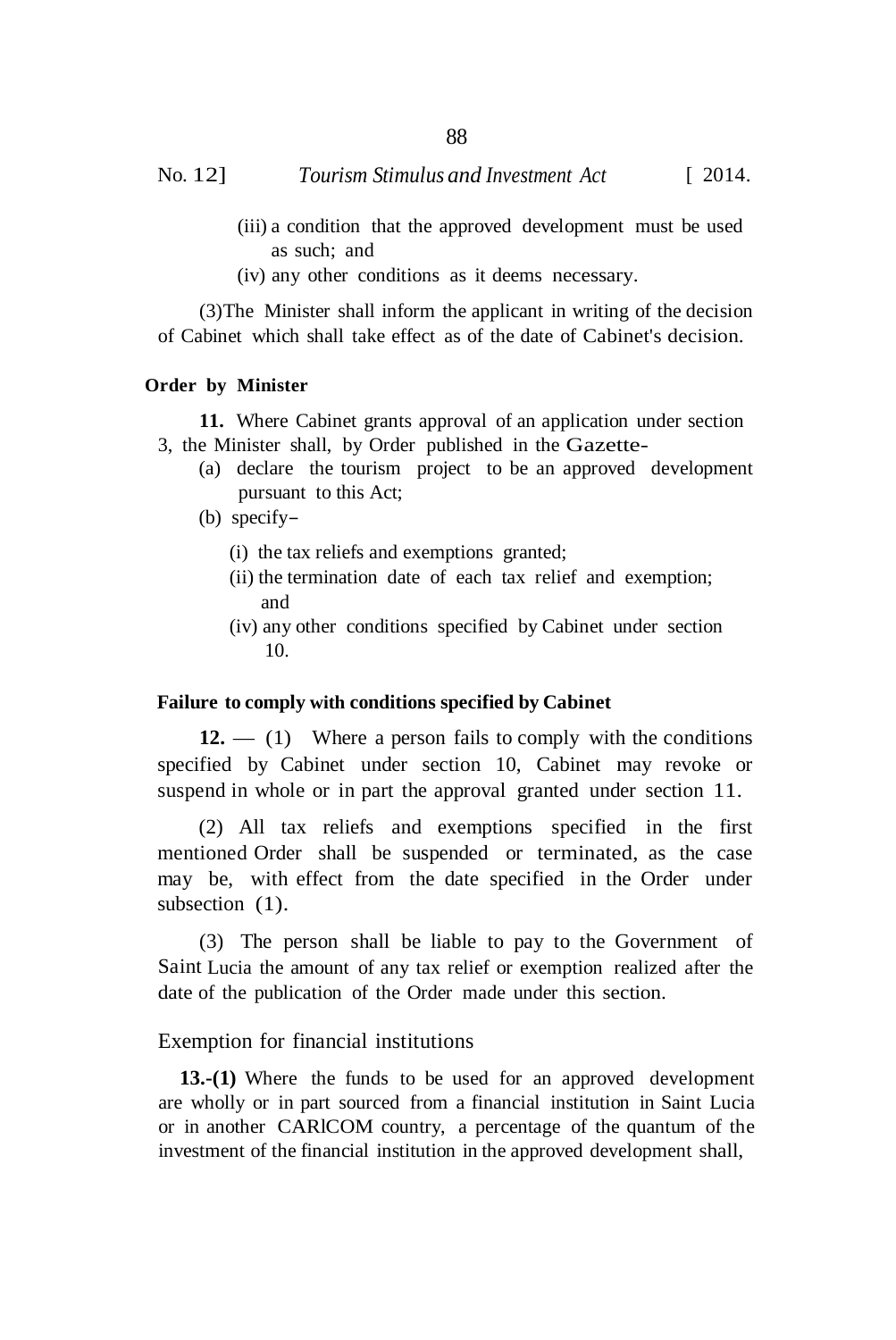subject to subsection (2), be exempt in calculating the liability to tax of the financial institution.

(2)The exemption for a financial institution under subsection (1) shall be determined in accordance with paragraph 4 of Schedule 1.

### **Monitoring of compliance**

**14.-(1)** The Ministry with responsibility for tourism shall monitor compliance by an applicant with the terms and conditions upon which a grant of tax reliefs and exemptions was made by Cabinet.

(2)1n pursuance of its duty under subsection (1) a duly authorised official of the Ministry may visit the offices, building sites and other premises from which the applicant conducts business and make inquiries pertinent to the approved development.

(3)An applicant, his or her officers and agents, shall provide the duly authorized official of the Ministry with all information and documents requested in the course of the official's duty under subsection  $(1)$ .

### **Sale or transfer of an approved development**

**15.-(1)** Where an approved development is sold or transferred during the development period, the tax reliefs and exemptions provided under this Act may on the approval of Cabinet, continue to apply to the new owner or lessee, as the case may be, for the remainder of the period.

(2) The owner or lessee of an approved development shall inform the Minister, in writing, of proposed changes in the ownership or leasehold of the approved development.

(3) The Minister may require additional information from the new proposed owner or lessee of an approved development.

(4) Notwithstanding the provisions of subsection (1), Cabinet reserves the right to alter or revoke, in whole or in part, the approval granted in section II should the information supplied in the initial application differ significantly as a result of the sale or transfer of an approved development.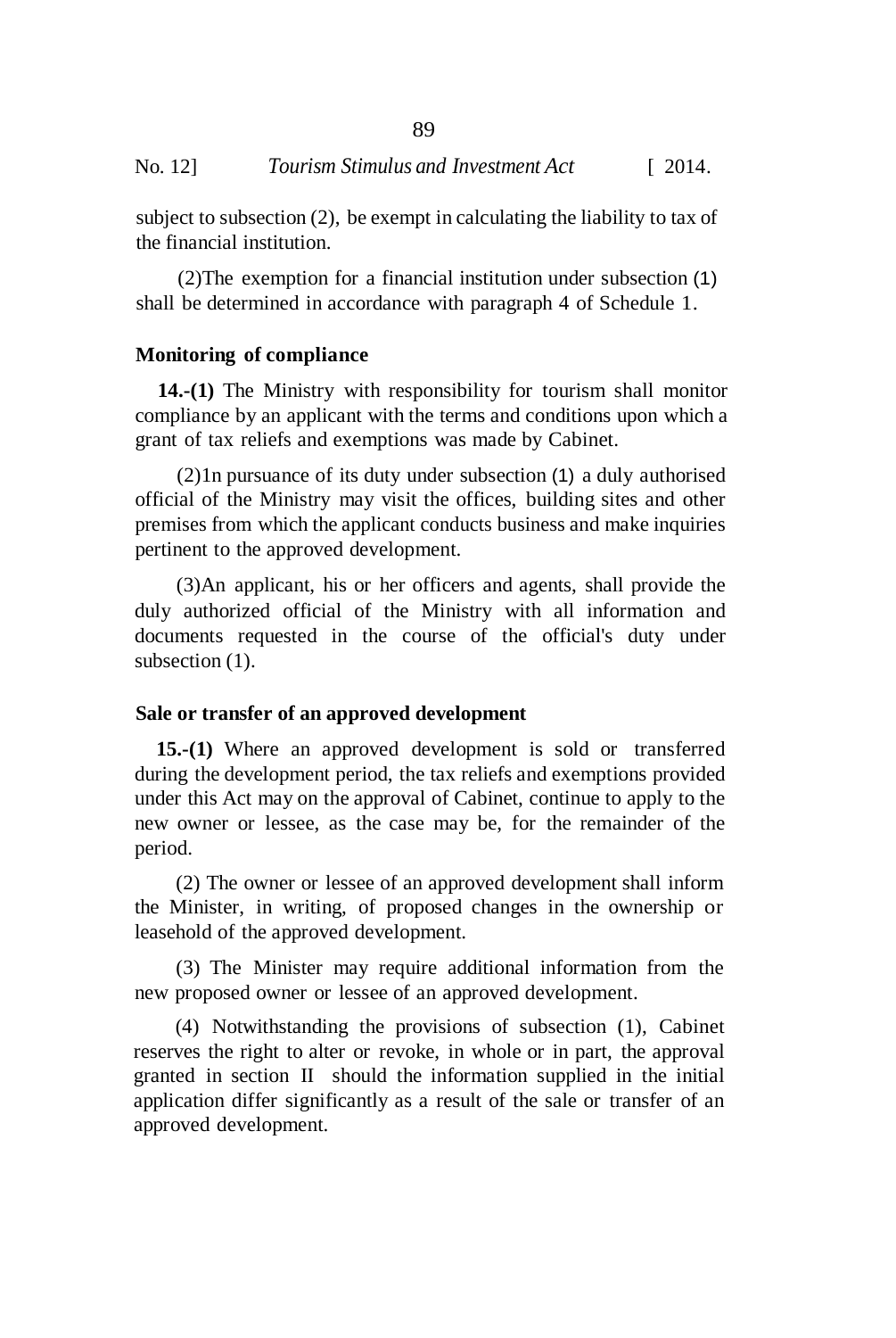(5) Where an approved development for which an exemption from alien's landholding licensing fees is granted under this Act, is sold or transferred to an alien, the exemption from alien's landholding licensing fees shall not apply to the purchaser or transferee, unless approval is granted under the Aliens Licencing Act, Cap 15.37.

## **Provisions of other acts**

**16**.-(1) Notwithstanding a decision taken by Cabinet under this Act, any requisite necessity of obtaining a permission or licence or of meeting a standard, where such permission, licence, or standard is required under the Tourism Incentives Act, Cap 15.30 or any law in force in Saint Lucia, shall continue to apply.

(2)An income tax relief and exemption under this Act shall not be in addition to another income tax relief or customs duty exemption under the Tourism Incentives Act, Cap 15.30 and the more beneficial income tax relief or customs duty exemption shall prevail.

#### **Amendment of Schedules**

**17.** Cabinet may by Order published in the Gazette amend the Schedules to this Act.

#### **Regulations**

**18**.The Minister may make regulations generally for giving effect to the provisions of this Act.

#### **Savings**

**19.** Notwithstanding subsection 3(3), the benefits, declarations and Orders made or issued under this Act shall continue in force for the approved duration.

## **SCHEDULE 1**

(Section 8 and 13)

## **TAX RELIEFS AND EXEMPTIONS FOR AN APPROVED DEVELOPMENT**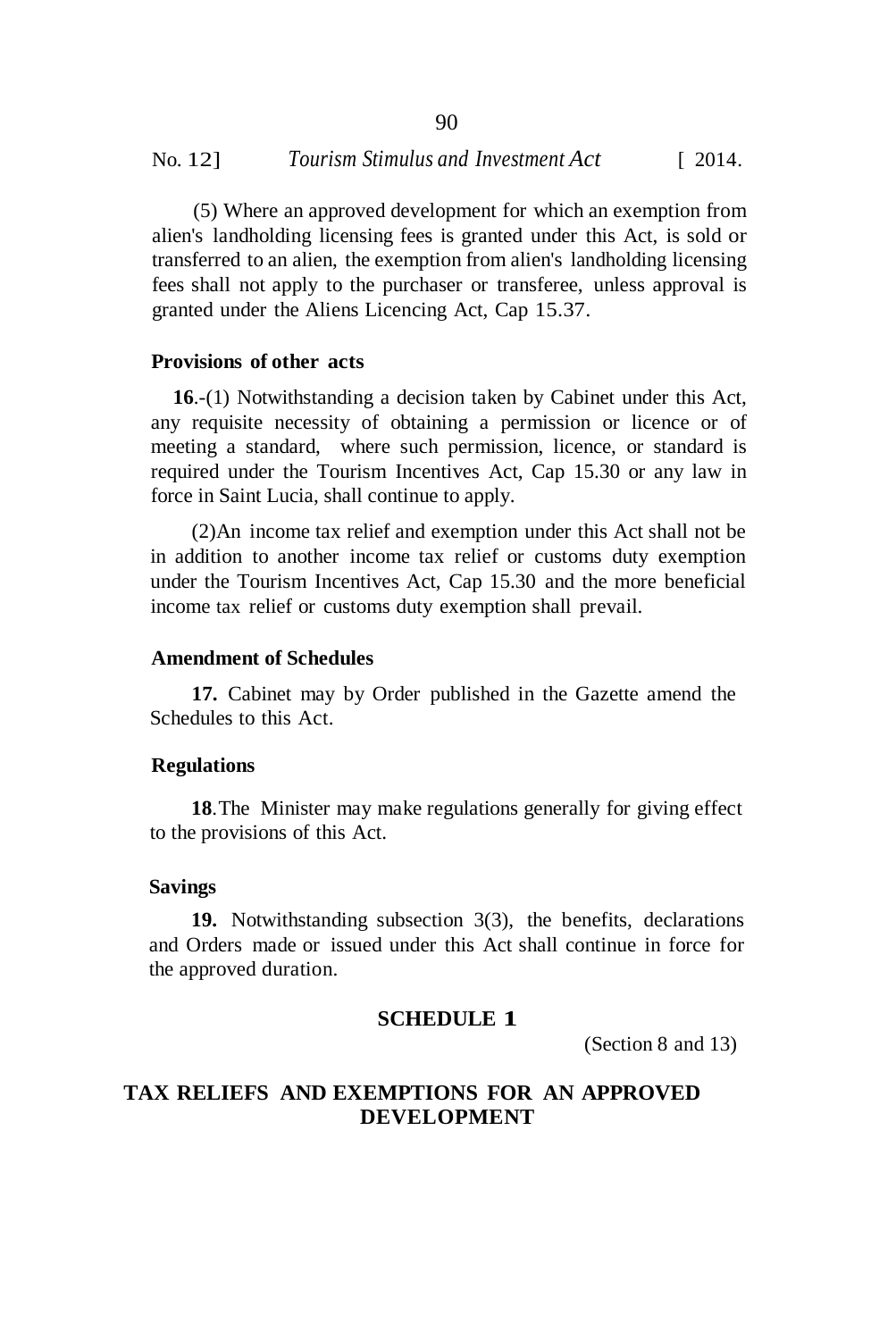- 1. (a) Subject to subsection 15 (5), a 100 percent exemption from property tax and aliens landholding licence fees for the duration . of the development period;
	- (b) A 100 percent exemption from payment of stamp duty and vendor's tax, on the conveyance or transfer on sale of any immovable property for a tourism project, on the initial transfer.
	- 2. 100 percent customs duty exemption on imports including fixtures and fittings for a period to be determined by Cabinet.
	- 3. 100 percent duty exemptions on imports of alternative energy and energy saving equipment, devices and fittings used for the approved development.
	- 4. A percentage tax credit for financial institutions based on the quantum of the investment, as follows:
		- (a) EC\$1 million and under- 1 percent
		- (b) over EC\$1 million and up to EC\$5 million 2 percent
		- (c) over EC\$5 million and up to EC\$10 million- 3 percent
		- (d) over EC\$10 million 4 percent

The tax credit shall be available only in respect of the tax year in which the investment was made.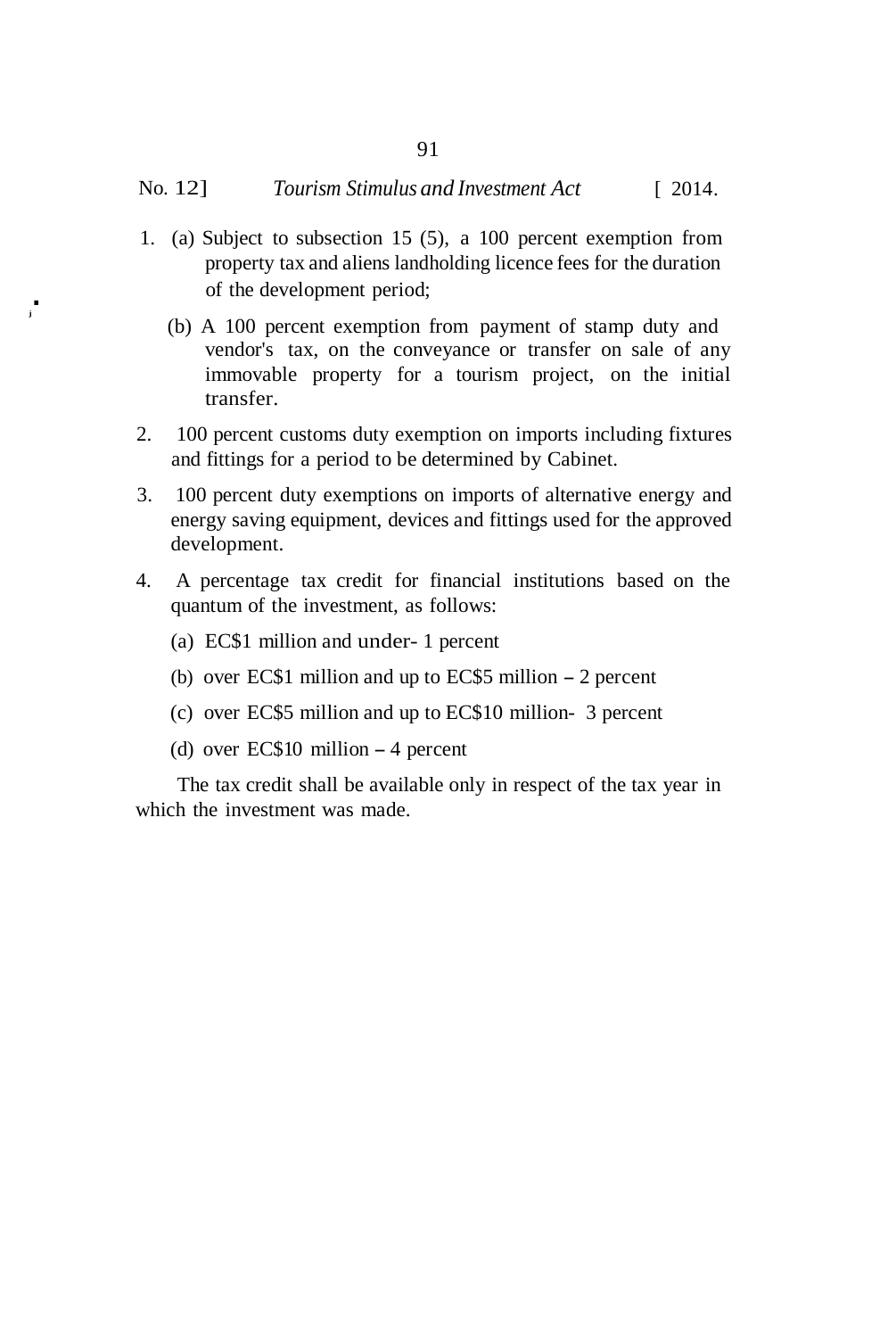92

## **SCHEDULE 2**

(Section 3 (2)

## **APPLICATION FOR DECLARATION OF AN APPROVED DEVELOPMENT AND FOR THE GRANT OF TAX RELIEFS AND EXEMPTIONS**

A person who wishes to operate a tourism project as an approved development shall submit an application with the following information:

## **A. IDENTIFICATION**

- 1. Name of Applicant
- 2. Nature of Applicant (corporate or unincorporated body)
- 3. Address of applicant (if corporate body, address of registered office)

## **B. INCENTIVES SOUGHT**

- 1. Relief sought on property tax, vendor's tax, or Alien Land Holding licence.
- 2. Income tax holiday
- 3. Customs duty exemptions

## **C. DETAILS OF PROJECT OR UNDERTAKING**

Please provide background/rationale for incentives sought. Indicate previous application (s) for concessions if applicable. The following should be considered:

- Details of facilities and amenities on offer
- Profile of Applicant
- Anticipated implementation of the tourism product

## **D. PLANNING APPROVAL OF AN APPROVED DEVELOPMENT**

(incentives are subject to DCA approval of the accommodation project) Has the project received approval from Development Control Authority?

- (i) DCA approval in principle
- (ii) DCA full approval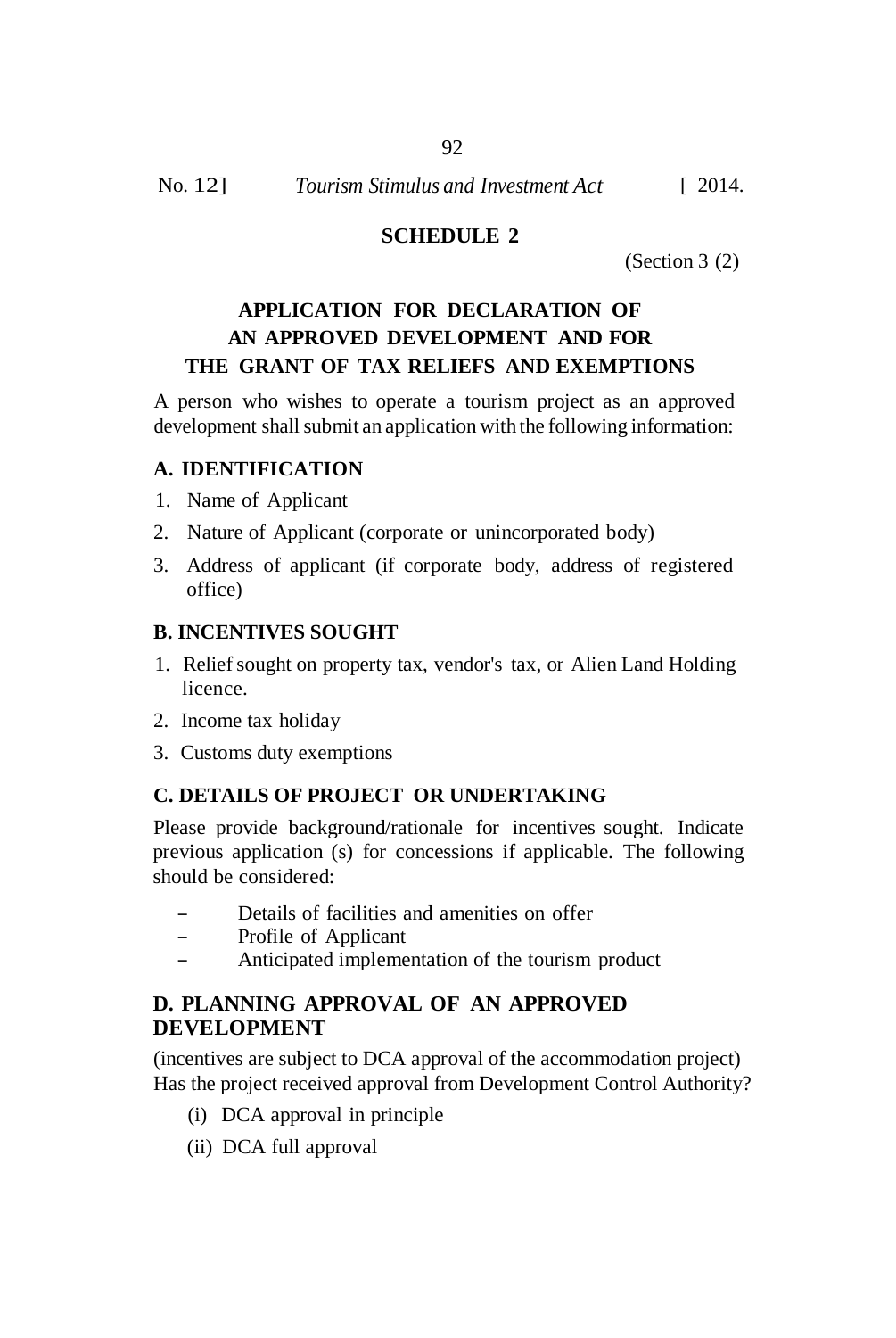- Approval No ................................................................
	- (iii) DCA Application submitted/pending

## **E. FINANCING**

- (i) Estimated Cost of Project
- (ii) Source(s) of Financing

## **F. PROJECTED ECONOMIC BENEFITS**

Indicate where applicable the economic and social benefits of the proposed activity to Saint Lucia to include but not be limited to employment during the construction and operational phase.

## **G SIGNATURE AND CONTACT INFORMATION**

- (i) Name of Applicant
- (ii) Signature of Applicant Date: (dd) (mm) (yr)
- iii) On behalf of (if applicable)
- (iv) Address of Applicant
- (v) Telephone No.
- (vi) Facsimile
- (vii) Email Address

This Application must be made prior to 31" March 2020 and shall be accompanied by the following supporting information-

- (i) .evidence of ownership of the tourism project ;
- (ii) evidence of ownership of the land to be used for the approved development;
- (iii) in the case of leaseholds, evidence of a valid leasehold for the land to be used for the approved development, for a period of no less than 50 years;
- (iv) evidence of at least planning approval in principle for the approved development;